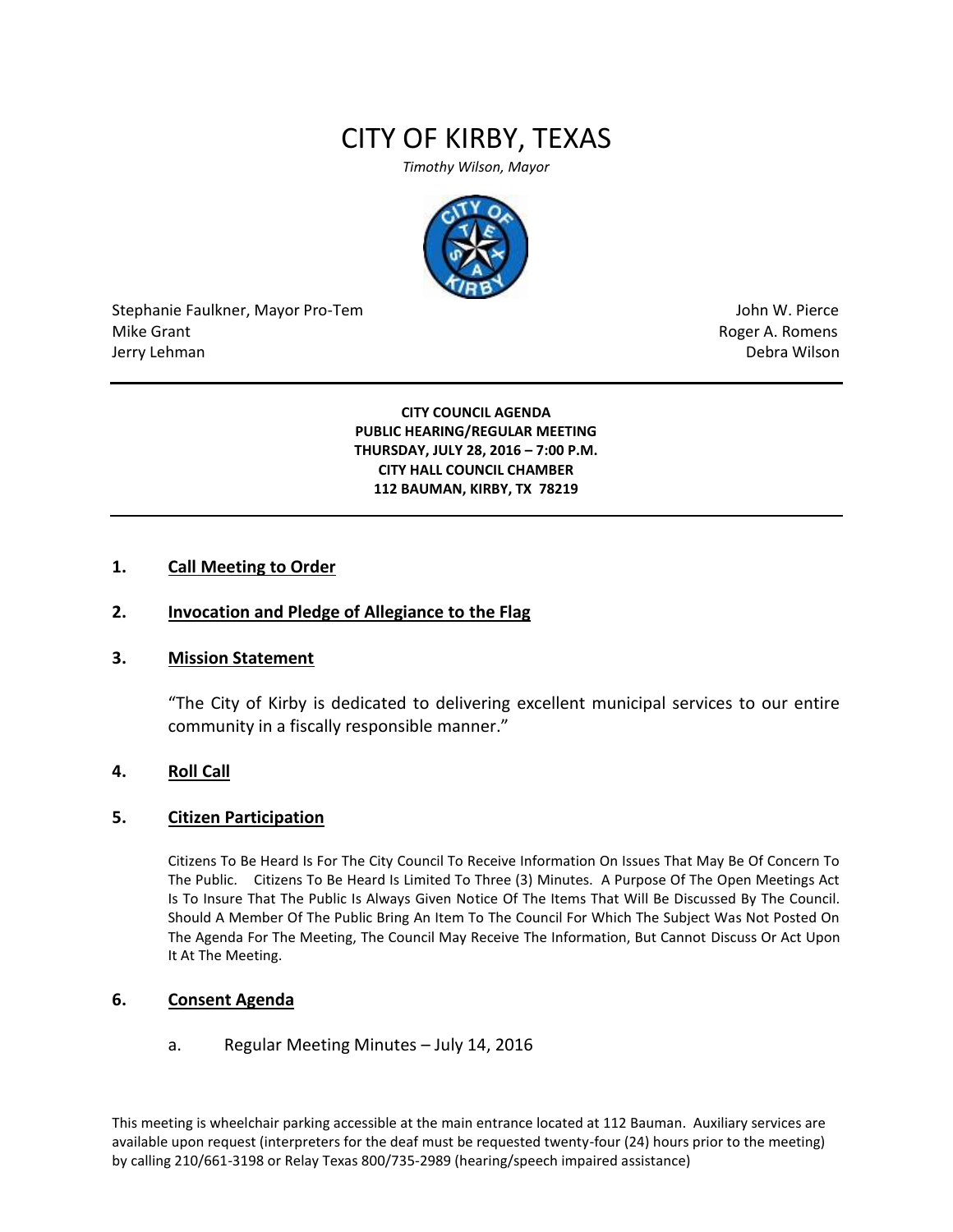## **7. Presentation**

- a. Update On VIA Bus Stop Improvements By Abigail Rodriguez, VIA
- b. Presentation and Request by San Antonio Living History Association

## **8. Public Hearing**

- a. To Hear A Request To Have The Property Located At CB 5941 BLK 3 LOT W 1/2 OF 22, Also Known As 426 Edalyn, Kirby, TX 78219, Which Is Zoned Commercial District (C-2) To Be Used As A Multi Family Dwelling District (R-2) Property.
- b. To Hear A Request To Consider A Variance To The Zoning Ordinance For The Construction Of A Carport To Be Built Within The Twenty-Five Foot Setback; Located At CB 5092A BLK 1 LOT 22; Otherwise Known As 2019 Hickory Hill, City Of Kirby, Bexar County, Texas.
- c. To Hear A Request To Consider A Variance To The Zoning Ordinance For The Construction Of A Carport Built Within The Twenty-Five Foot Front Setback Located At CB 5049A BLK 11 LOT 26; Otherwise Known As 5002 Borchers, City of Kirby, Bexar County, Texas.

## **9. Discussion And Possible Action**

- a. Discussion And Possible Action To Accept Resolution No. R-2016-676 Supporting, Recognizing And Honoring The Service Of Kirby Police Department
- b. Discussion And Possible To Consider Ordinance No. O-2016-793, An Ordinance Amending The Zoning Ordinance Of The City Of Kirby, Texas, To Grant A Specific Use Permit #2016-006 For Use Of The Property As A Multi Family Dwelling District (R-2) Property In A Commercial District (C-2), Located At CB 5941 BLK 3 LOT W 1/2 OF 22, Also Known As 426 Edalyn, Kirby, TX 78219. This Is The First Reading.
- c. Discussion And Possible Action To Consider A Variance To The Zoning Ordinance For The Construction Of A Carport To Be Built Within The Twenty-Five Foot Front Setback; Located At CB 5092A BLK 1 LOT 22; Otherwise Known As 2019 Hickory Hill, City Of Kirby, Bexar County, Texas.
- d. Discussion And Possible Action To Consider A Variance To The Zoning Ordinance For The Construction Of A Carport Built Within The Twenty-Five Foot Front Setback Located At CB 5049A BLK 11 LOT 26; Otherwise Known As 5002 Borchers, City Of Kirby, Bexar County, Texas.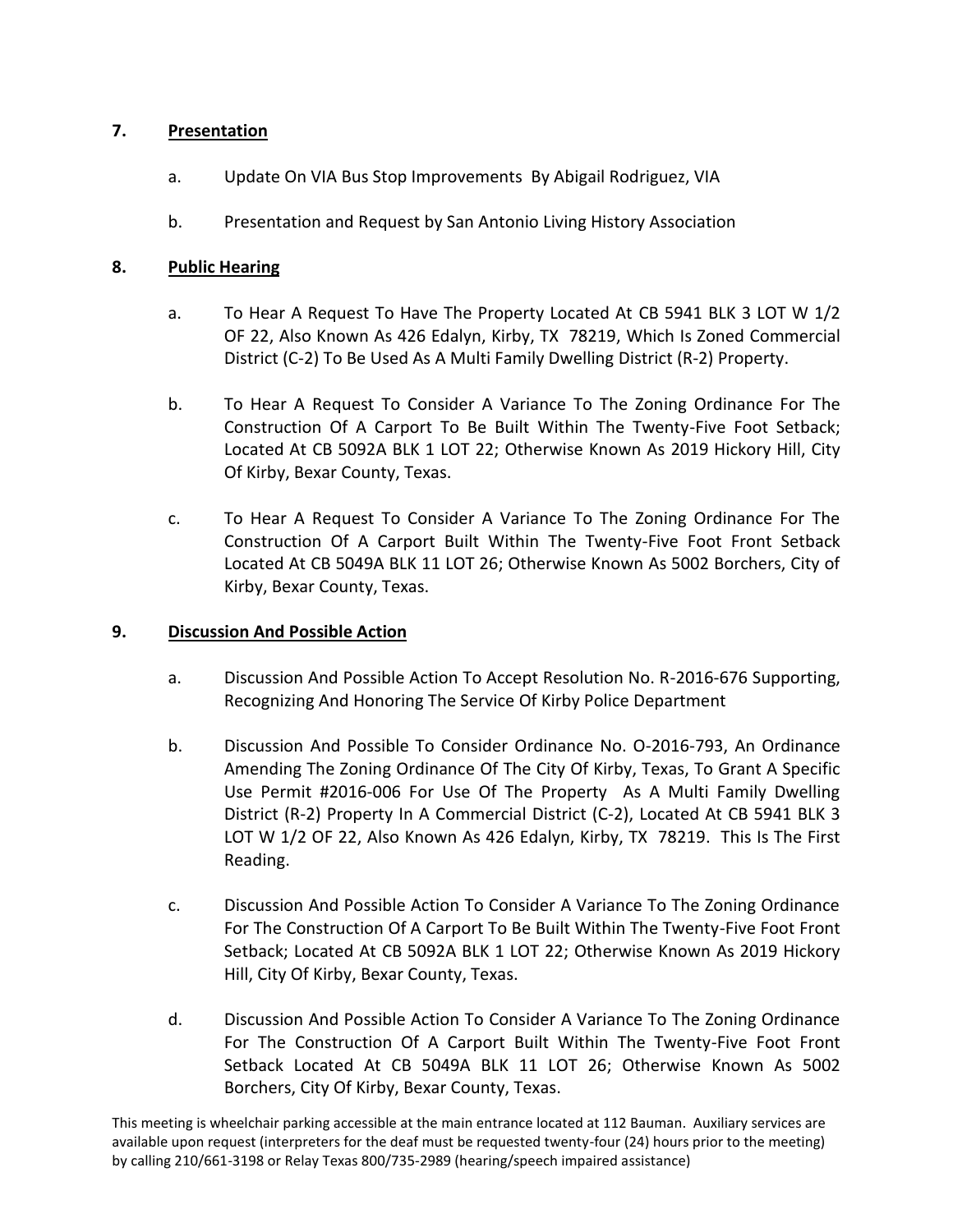- e. Discussion And Possible Action To Consider Bids For Elevated And Ground Storage Tank Painting 2016
- f. Discussion And Possible Action Regarding The Water Mains Replacement Projects On Cinderella, Coral Mist And Hickory Hill
- g. Discussion And Possible Action Pertaining To An Agreement Between San Antonio Spartans And City Of Kirby For Use Of Friendship Park
- h. Designation of Council Members to attend the Texas Municipal League 2016 Conference
- i. Discussion And Possible Action Regarding Ordinance No. O-2016-794 An Ordinance Repealing Section 73.01 Of The Code Of Ordinances And Adding Section 71.06, No Parking Zones, To Chapter 71, Stopping, Standing, And Parking, Of The Code Of Ordinances To Specify No Parking Zones And Related Restrictions And Including A Penalty Of A Fine Not To Exceed \$500 For Violations. This Is The First Reading.
- j. Discussion And Possible Action Regarding Established 2016-2017 Goals For The City Of Kirby
- k. Discussion And Possible Action To Consider City Of Kirby Branding and Marketing Plans
- l. Discussion And Possible Action To Consider Resolution No. R-2016-677 A Resolution Of The City Council Of The City Of Kirby, Texas In Regard To Authorizing The City Manager To Request A Boundary Adjustment With The City Of San Antonio In Regard To (1) A 36.7 Acre Parcel Of Land Along Springfield Road, Buzz Aldrin Drive, Corian Glen Drive, Blue Spruce Drive, And Swann Lane, (2) A 32.2 Acre Parcel Of Land Bordered By Gibbs Sprawl Road On The North And Seguin Road (F.M. 78) On The South And Including A Portion Of Summer Fest Drive, And (3) A 47.7 Acre Parcel Of Land Adjacent To Candlewood Park, Unit 8 On The East And Having A Northern Boundary Along Binz Engleman Road

## **10. Council Updates**

- a. Administration
- b. Public Works
- c. Finance
- d. Fire
- e. Police
- f. Animal Care Services

This meeting is wheelchair parking accessible at the main entrance located at 112 Bauman. Auxiliary services are available upon request (interpreters for the deaf must be requested twenty-four (24) hours prior to the meeting) by calling 210/661-3198 or Relay Texas 800/735-2989 (hearing/speech impaired assistance)